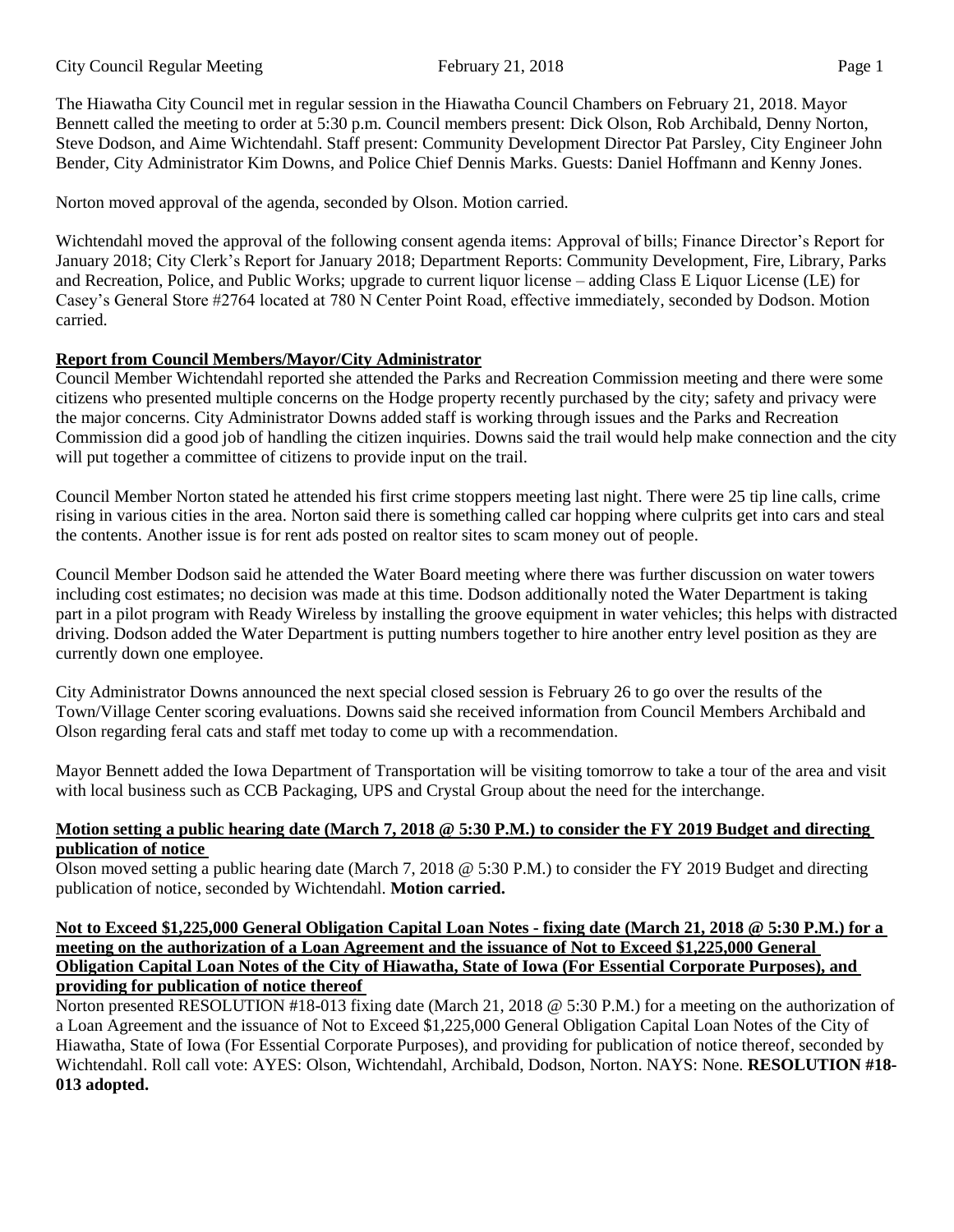## **Not to Exceed \$50,000 General Obligation Capital Loan Notes - fixing date (March 21, 2018 @ 5:30 P.M.) for a meeting on the authorization of a Loan Agreement and the issuance of Not to Exceed \$50,000 General Obligation Capital Loan Notes of the City of Hiawatha, State of Iowa (For General Corporate Purposes), and providing for publication of notice thereof**

Olson presented RESOLUTION #18-014 fixing date (March 21, 2018 @ 5:30 P.M.) for a meeting on the authorization of a Loan Agreement and the issuance of Not to Exceed \$50,000 General Obligation Capital Loan Notes of the City of Hiawatha, State of Iowa (For General Corporate Purposes), and providing for publication of notice thereof, seconded by Dodson. Roll call vote: AYES: Archibald, Norton, Olson, Wichtendahl, Dodson. NAYS: None. **RESOLUTION #18-014 adopted.**

## **Approving the installation of four (4) LED street lights and poles along Kacena Road and Sherman Road**

Wichtendahl presented RESOLUTION #18-015 approving installation of four (4) LED 80 Watt equivalent fixture street lights and 35' exposed aggregate concrete poles with mast arms along Kacena Road and Sherman Road by Alliant Energy with no cost to the City for installation and approving a monthly fee, seconded by Norton. Roll call vote: AYES: Wichtendahl, Archibald, Dodson, Norton, Olson. NAYS: None. **RESOLUTION #18-015 adopted.**

## **Approving a 28E Agreement between the City of Hiawatha and Linn County for the construction of the Edgewood Road Repaving Project Phase II**

Dodson presented RESOLUTION #18-016 approving a 28E Agreement between the City of Hiawatha and Linn County for the Edgewood Road Repaving Project Phase II at a total cost estimate including construction, administration, design and inspection services in the amount of \$975,606.60, with Hiawatha's share of the total cost in an amount not to exceed \$724,796.19, seconded by Wichtendahl. Roll call vote: AYES: Dodson, Norton, Olson, Wichtendahl, Archibald. NAYS: None. **RESOLUTION #18-016 adopted.**

## **Approving and authorizing execution of a Detour Agreement between the City of Hiawatha and Linn County Secondary Road Department for the temporary use of Edgewood Road**

Archibald presented RESOLUTION #18-017 approving a Detour Agreement between the City of Hiawatha and Linn County Secondary Road Department for the purpose of the temporary use of Edgewood Road as a detour route during the construction of a whitetopping project on Lewis Access Road, seconded by Norton. Roll call vote: AYES: Norton, Archibald, Olson, Wichtendahl, Dodson. NAYS: None. **RESOLUTION #18-017 adopted.**

#### **2016-2017 Emmons Street/North Center Point Road/Robins Road Intersection Improvements Phase 2 Roadway Package Project - approving Change Order #6 reflecting a decrease in contract amount with Rathje Construction Co.**

Wichtendahl presented RESOLUTION #18-018 approving Change Order #6 for the 2016-2017 Emmons Street/North Center Point Road/Robins Road Intersection Improvements Phase 2 Roadway Package Project with Rathje Construction Co., of Marion, Iowa, with a decrease in contract amount of \$2,500.00, resulting in a revised total project contract amount of \$2,839,179.90, seconded by Dodson. Roll call vote: AYES: Olson, Dodson, Archibald, Norton, Wichtendahl. NAYS: None. **RESOLUTION #18-018 adopted.**

# **2016-2017 Emmons Street/North Center Point Road/Robins Road Intersection Improvements Phase 2 Roadway**

**Package Project - approving Pay Estimate #13 for payment of contract work completed to Rathje Construction Co.** Dodson presented RESOLUTION #18-019 approving application for Partial Pay Estimate #13 for the 2016-2017 Emmons Street/North Center Point Road/Robins Road Intersection Improvements Phase 2 Roadway Package Project, and direct City Clerk to make payment to Rathje Construction Co., of Marion, Iowa, in the amount of \$76,976.56, seconded by Norton. Roll call vote: AYES: Wichtendahl, Archibald, Norton, Dodson, Olson. NAYS: None. **RESOLUTION #18-019 adopted.**

#### **2017-2018 Edgewood Road Culvert and Grading Project Phase I from Tower Terrace Road north to County Home Road - approving Pay Estimate #1 for payment of contract work completed in connection with a 28E Agreement with Linn County**

Olson presented RESOLUTION #18-020 approving application for Partial Pay Estimate #1 for the 2017-2018 Edgewood Road Culvert and Grading Project Phase I from Tower Terrace Road North to County Home Road, and direct City Clerk to make payment to Linn County Secondary Road Department, in the amount of \$301,788.22, seconded by Dodson. Roll call vote: AYES: Archibald, Olson, Wichtendahl, Dodson, Norton. NAYS: None. **RESOLUTION #18-020 adopted.**